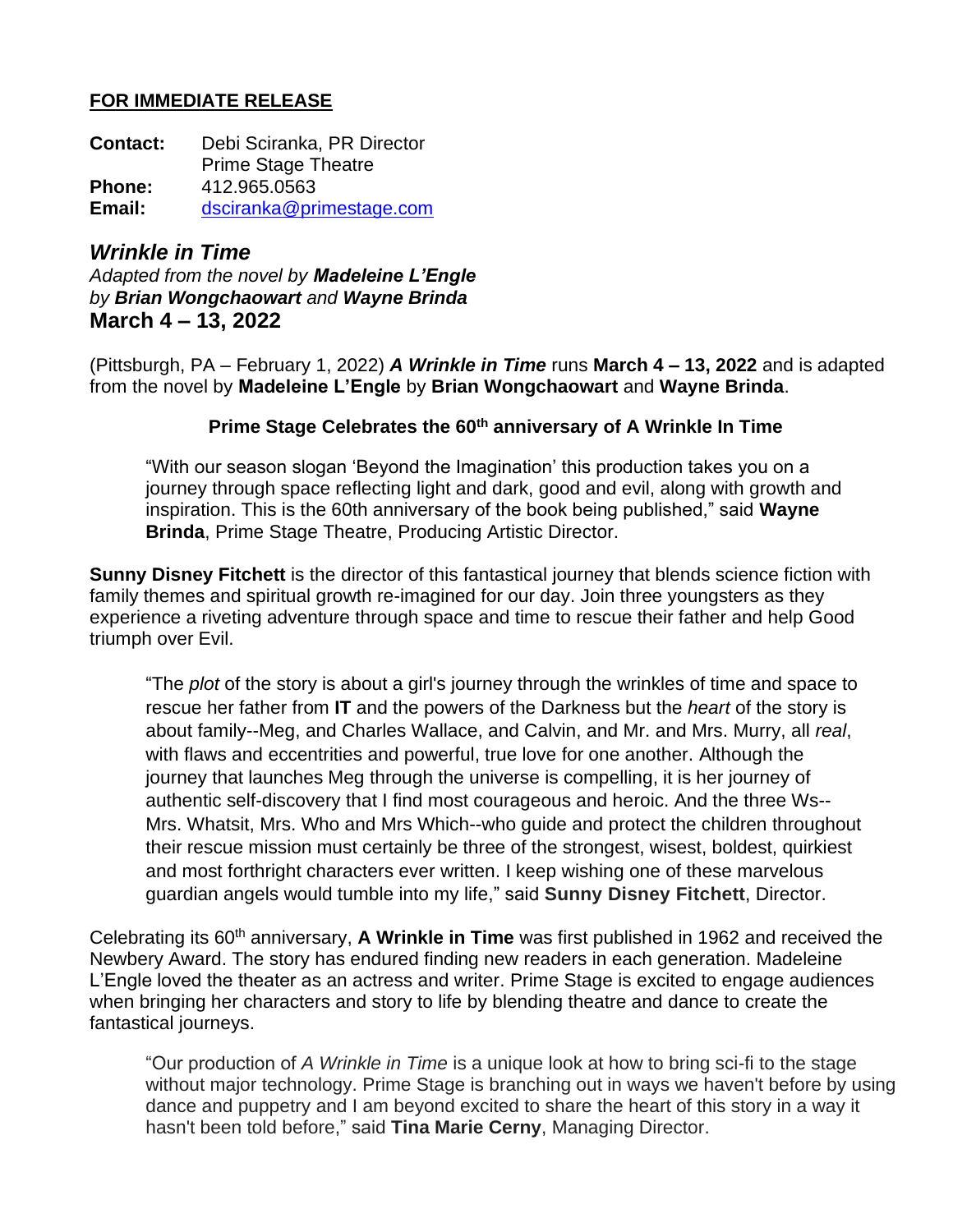The cast includes **Chelsea Bartel** (Aunt Beast), **Colin J. Bozick** (Charles Wallace Murray), **Piper B. Bozick** (Meg Murry), **John Dolphin** (Mr Murray), **Jayden Greening** (Calvin O'Keefe), **Heather Irwin** (Ms Murray), **Ponny Conomos Jahn** (Mrs Which), **Mary Meyer** (Mrs Whatsit) and **Joyce Miller** (Mrs Who/Ensemble).

During rehearsals, the production team had a unique opportunity to meet with **Charlotte Jones Voiklis**, Madeleine L'Engle's granddaughter. As Ms. Voiklis shared insights into the novel and characters, the cast shared how the story means so much to them. biography of **L'Engle** entitled *Becoming Madeline*. Prime Stage is delighted that Ms. **Voiklis** will be doing a virtual post show discussion with audiences (included with admission) on March 11<sup>th</sup>.

As with all Prime Stage productions we make our performances accessible to everyone. Our productions are available with **audio description** and **interpretation**. The performances are **Sensory Inclusive** and a social story is posted on the web site. Prime Stage Theatre is the region's only theater company to attain Certified Sensory Inclusive status through KultureCity, as a leading nonprofit recognized nationwide for using their resources to affect change for those with sensory needs.

In the book about her grandmother, *Becoming Madeleine*, Ms. Voiklis wrote "She always said that her stories knew more than she did, that she wrote to find out what she thought about things. This Prime Stage production of Madeleine L'Engle's "A Wrinkle in Time" will take you on a thrilling theatrical discovery of ideas, love, and family.

# **TICKET INFORMATION**

Purchase tickets:<https://primestage.com/events/a-wrinkle-in-time/>

#### **March 4 – 13, 2022**

| Friday, March 11    | <b>Audio Described Performance</b><br>(includes post show with Charlotte Jones Voiklis) |
|---------------------|-----------------------------------------------------------------------------------------|
| Saturday, March 12  | <b>ASLInterpreted Performance</b>                                                       |
| March 14 – 27, 2022 | Sensory Inclusive Performance - Recorded Streaming Link                                 |

#### **Unable to attend a live performance? Purchase a recorded streaming link.**

**Recorded Link 24-hour Access Pass March 14-27, 2022 \$10 Audio Description and Closed Caption** are available with recorded links

Save money with a Flex Membership:<https://primestage.com/events/a-wrinkle-in-time/>

#### **Classroom Registration for Student Matinees: To register your classroom for our In Person or Streaming Student Matinees contact** [studentmat@primestage.com](mailto:studentmat@primestage.com)

#### **Additional Information:**

**Actor Bios – A Wrinkle in Time**

**Chelsea Bartel** (Aunt Beast/Happy Medium/Ensemble)Chelsea is delighted to finally be back on stage again with Prime Stage Theatre! You may have seen her on the New Hazlett stage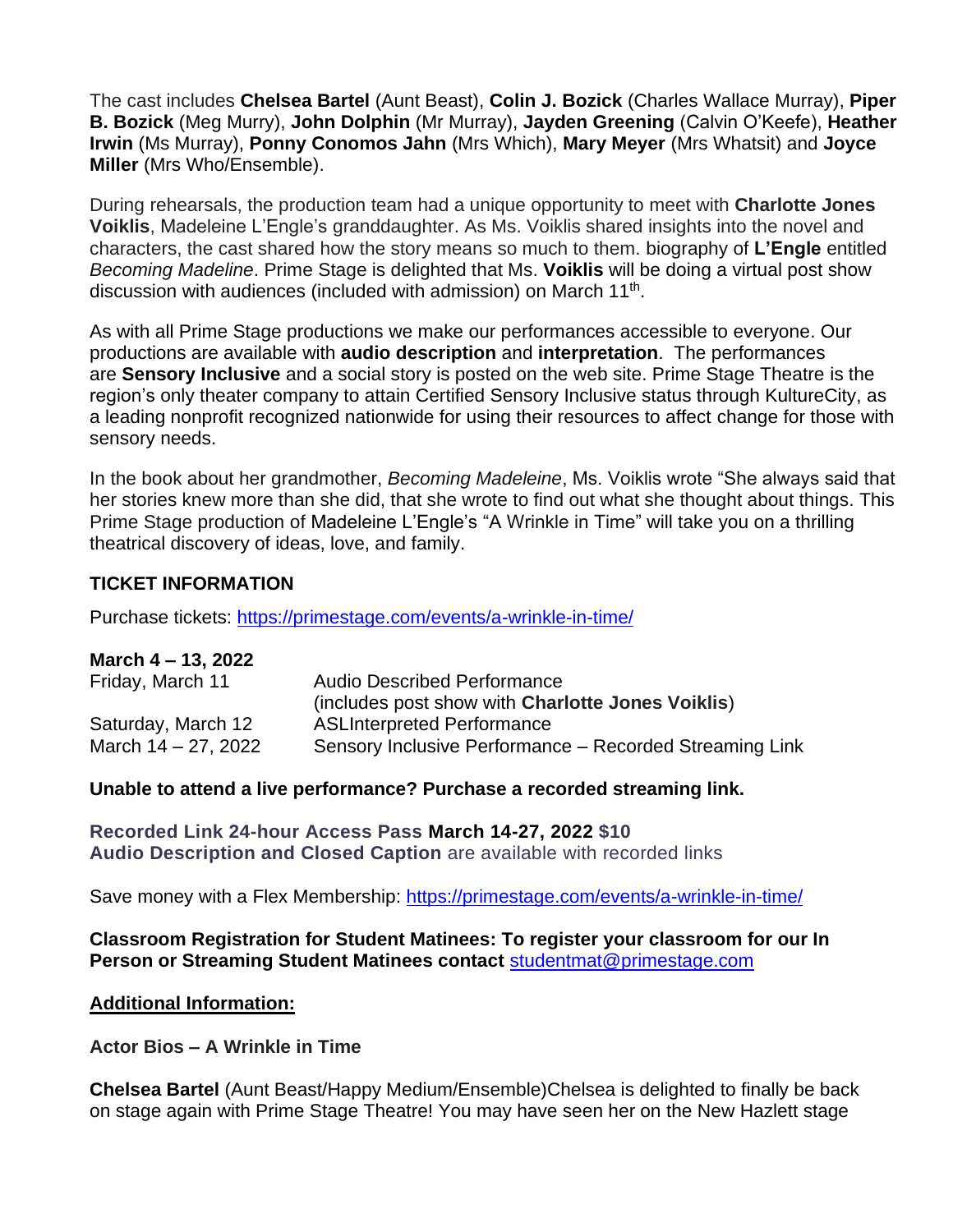before in *The Diary of Anne Frank* (Mrs. Van Daan), *All Quiet on the Western Front* (Joseph Behm/Recruit), *To Kill a Mockingbird* (Stephanie Crawford), and *Animal Farm* (Clover). She is also thrilled to be working with director, Sunny Fitchett, again after *Morning's at Seven*  (Myrtle) with South Park Theatre. She has worked with many other theatre companies around the Pittsburgh area over the years, like The Theatre Factory, Pittsburgh Musical Theater, and more! Favorite credits: *Next to Normal* (Diana Goodman), *American Idiot* (Whatsername), *Billy Elliot* (Mrs. Wilkinson), *Hedwig and the Angry Inch* (Yitzhak), *The Marvelous Wonderettes* (Suzy), *Legally Blonde* (Vivienne), *Spelling Bee* (Rona Lisa Peretti), *The Addams Family* (Alice Beineke). Chelsea is a graduate of Carnegie Mellon University and performed in many shows with Scotch'n'Soda Theatre, including *Moon Over Buffalo*  (Charlotte Hay). Chelsea wishes to thank everyone who has given her a chance to shine, and like the late Mary Tyler Moore, "she's gonna make it after all". chelseabartel.com

**Colin J. Bozick** (Charles Wallace Murray) Colin is a ten-year-old fifth grade student at Markham Elementary School in Mt. Lebanon. He started acting in 2020 and is a regular performer at South Park Children's Theatre having performed in *Jingle Bell Jukebox*  (Nicholas), *My Sister the Dragon* (Prince Marcus), and *The Lights of Jingle Bell Hill* (Mayor). Colin is currently studying American Sign Language for his upcoming performance in *Captain Louie, Jr.* at Little Lake Theatre in conjunction with the Western Pennsylvania School for the Deaf. He is excited to make his debut with Prime Stage Theatre playing the little brother, Charles Wallace, alongside his real big sister, Piper. His hobbies outside of acting include baseball, football, chess, and any game someone will play with him. He'd like to thank his family for all of their love and support!

**Piper B. Bozick** (Meg Murry) Piper Bozick is a fourteen-year-old freshman at Mt. Lebanon High School. She started acting in 2019 and is thrilled to be playing Meg in *A Wrinkle in Time* - her first production

with Prime Stage Theatre! Her past productions include *Madeline's Christmas* (Regine), *Pan!* (Smee), *The Princess and the Ogre* (Nurse Josepine), *Jingle Bell Jukebox* (Ruby), *My Sister, The Dragon* (Quenton), and *Puss in Boots* (Gabrielle). She loves everything about performing and especially enjoys it when she is able to act with her brother and sister onstage! A regular at South Park Theatre and Little Lake Theatre, she is currently working on a project partnering with the Western Pennsylvania School for the Deaf in

Little Lake's production of *Captain Louie, Jr.* When not acting, Piper enjoys spending time with her family, reading, singing, and skiing. She would like to thank her family for all of their love and support and the cast and crew for this amazing opportunity!

**John Dolphin** (Mr Murray, Man with the Red Eyes, Ensemble) John's acting career has come full circle in recent months. He spent the first half of his life working as an actor before taking a 23-year stint as a high school English teacher and is now back in front of the lights with *Wrinkle*. Most recently, John appeared in the Young Playwrights Festival at City Theatre where he was seen as The Old Man in *Bird Without a Nest* and Tom in *A Boring Street in the Middle of Nowhere*. Prior to that he was seen at the Pittsburgh New Works Festival where he performed the role of Warren in *Warren and the Polar Bear*. Previous credits include productions at the Studio Arena Theatre in Buffalo, where he also worked as a teaching artist, as well as productions at the Off-Center Theatre, The New Theatre, and the American Folk Theatre in NYC. He would like to thank Prime Stage for this exciting opportunity.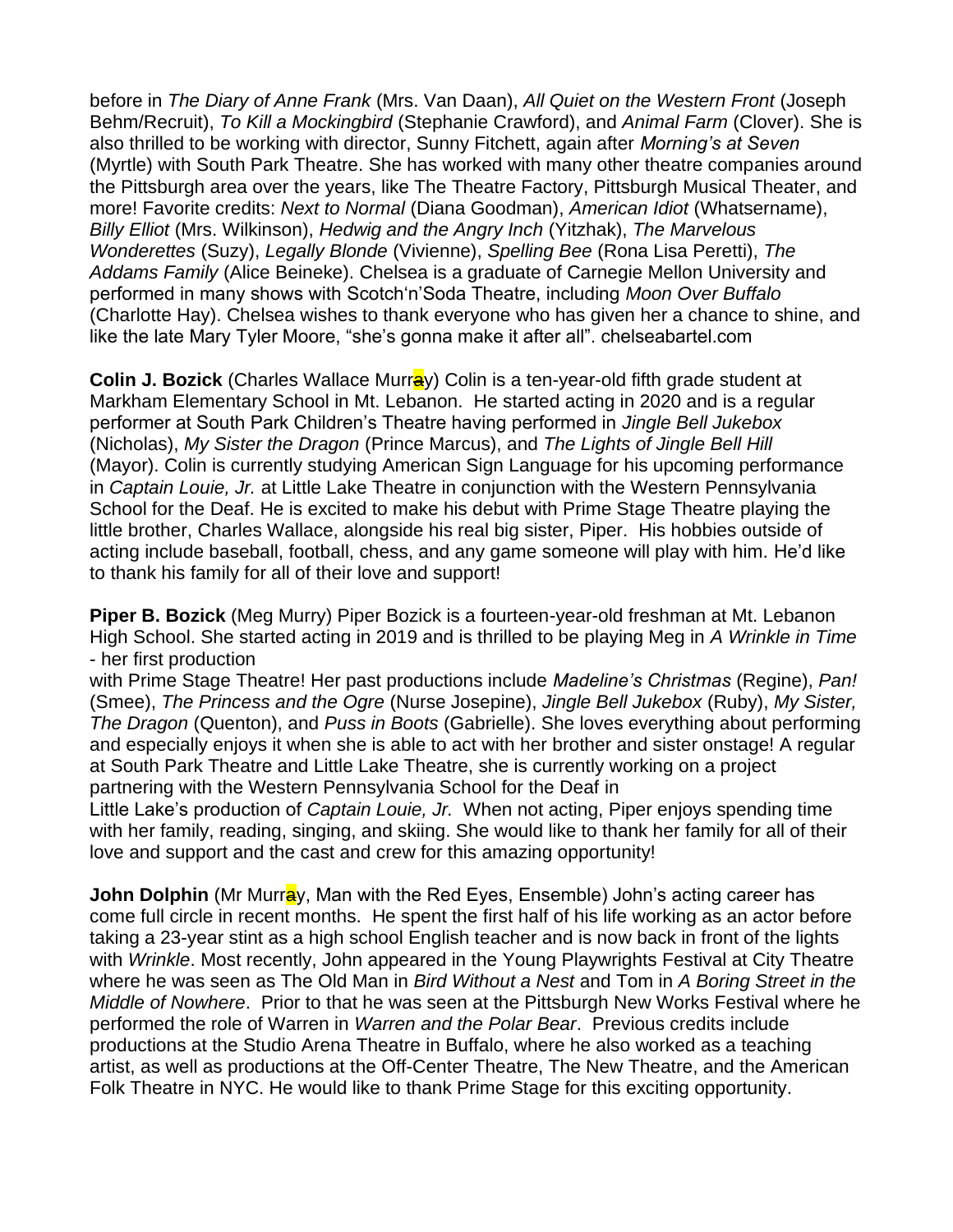**Jayden Greening** (Calvin O'Keefe) Jayden is an 8th-grade Theatre major at Pittsburgh's Creative and Performing Arts Middle School. Jayden is also a student at Pittsburgh Musical Theater where he has performed in multiple productions including *Bye Bye Birdie, Footloose, Fiddler on the Roof, 25th Annual Putnam County Spelling Bee*, and more. He is thrilled to be joining the cast of *A Wrinkle in Time* for his first Prime Stage production.

**Heather Irwin** (Ms Murray) Heather is delighted to be working with Prime Stage Theatre and this collection of talented artists for *A Wrinkle in Time.* This is her fourth Prime Stage production after *Mockingbird* (Mrs. Johnson), *Scarlet Letter* (Goodwife 1) and *The Diary of Anne Frank* (Meip Gies)*.* Recent Pittsburgh credits include Myra in Hiawatha Project's *My Traveling Song,* City Theatre's *Young Playwrights Festival* and 12 Peer's *Mythburgh*. Chicago credits include *Heddatron* and *Strangerland* (Sideshow Theatre Co), *The Lady's Not For Burning* and *Private Eyes (*NEIU Center Stage) and *Night Caps (*Lincoln Square Theater). She has performed in two national tours with The Hampstead Stage Company (Barnstead NH). Heather is the Associate Artistic Producer for Hiawatha Project and was part of the creative production team for *My Traveling Song* at Carnegie Stage in 2019 and *JH: Mechanics of a Legend* at the August Wilson Center 2017. You can also catch her recent film and commercial work with Red Slate's *Straight & Narrow,* UPMC, MedExpress, and GetGo. Heather is a graduate of the University of Pittsburgh and mom of three.

**Ponny Conomos Jahn** (Mrs Which) is a proud Pittsburgh native who has worked professionally as an actor, instructor, and stage director for 26 years. She is thrilled to make her Prime Stage debut with one of her favorite stories from childhood. Ponny has had many theatre adventures tessering all over the globe – including performing with Prague Ensemble Theatre (which she co-founded as Producing Director), Buffalo Theatre Ensemble in Chicago, Player's Theatre Columbus, and Pittsburgh Public Theater. Television credits include ABC's Emmy-Award winning *ANNE FRANK – THE WHOLE STORY*. She is a passionate teacher and director who has been commissioned as a theatre artist-in-residence for schools both in the US and Eastern Europe. Locally, she has taught for Act One Theatre School, CCAC, Center for Theatre Arts, and for Little Lake Theatre. Ponny holds a Master's Degree in Theatre Performance and Dramatic Literature from Northwestern University and further trained at Circle in the Square in NYC. She was also fortunate enough to study with her professional idol during the summer of 1997: the magnificent Uta Hagen. Love and thanks to Arne, Chris, Kella & Sofia. Break legs to this wonderful cast and crew!

**Mary Meyer** (Mrs Whatsit) Mary is delighted to be performing with Prime Stage! In addition to Mrs Whatsit, some of her favorite roles in the area have been Sonia in *Vanya and Sonia and Masha and Spike;* Sarah Goodwin in *Time Stands Still;* and Claire in *Proof,* at Little Lake Theatre. Prior to moving to Pittsburgh, Mary performed in several theatres in Chicago and Michigan. She has a BA in Theatre Performance and is also a graduate of The Second City Conservatory Program in Chicago. Mary is thankful to David, Will and Ben for their love and support!

**Joyce Miller** (Mrs Who/Ensemble) Joyce is grateful to be returning for her fifth production with Prime Stage having appeared previously as Mrs. Boyle in *The Mousetrap*, Rebecca Nurse in *The Crucible*, Mrs. Dubose/Court Stenographer in *To Kill a Mockingbird*, and Goodwife #5 in *The Scarlet Letter*. She enjoys working with a number of local theater companies including Little Lake Theatre, South Park Theater, Old Schoolhouse Players,